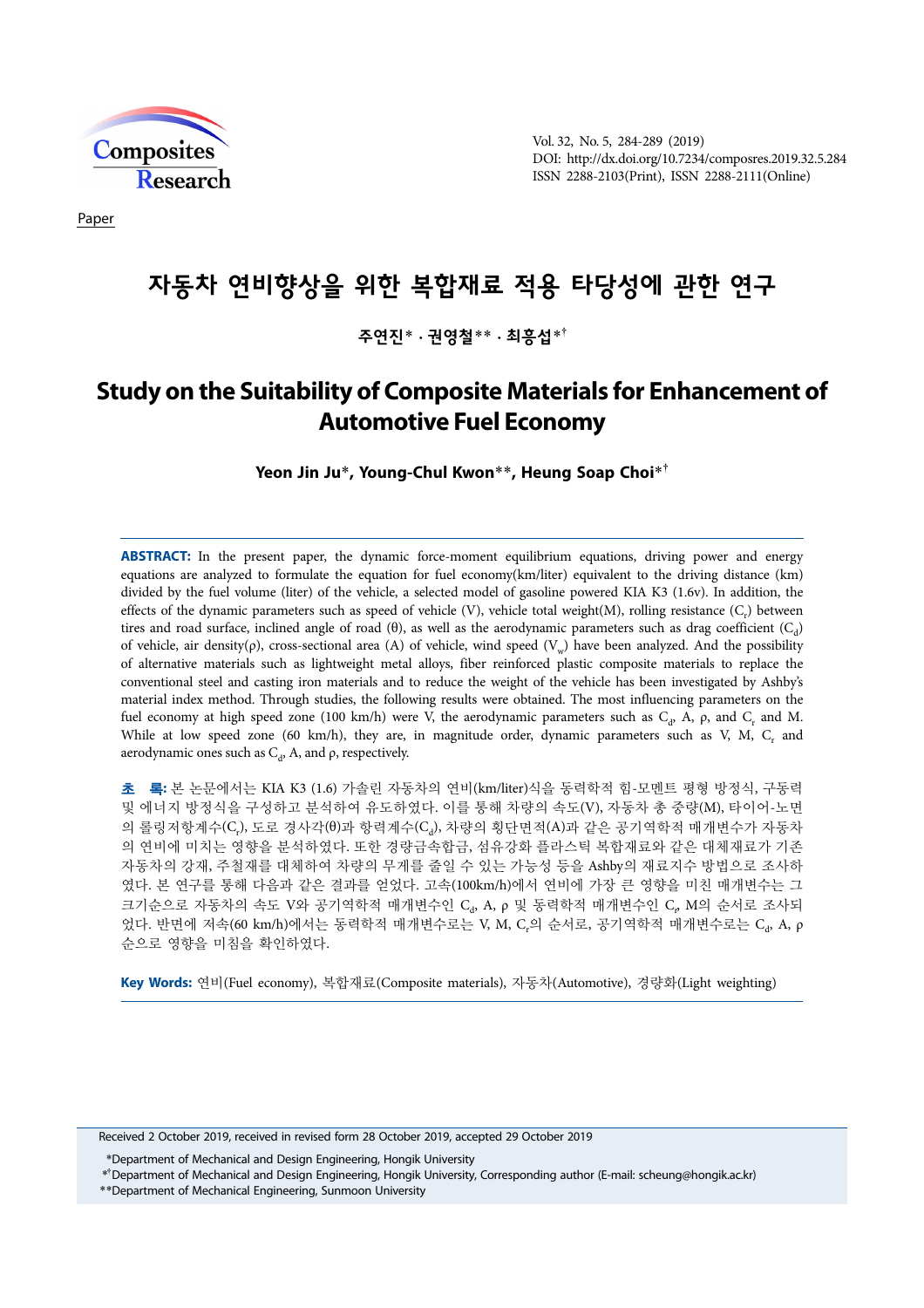## 1. 서 론

기술과 문명이 발전할수록 삶의 편리함에 대한 자원 소 비의 증가로 환경오염 및 자원 고갈이라는 문제에 직면하 고 있어 이를 해결하기 위한 친환경 대체 소재 개발에 대한 연구가 필요하다. 환경오염은 여러 가지 형태로 규제되고 있으나 그 실효성은 아직 미흡한 실정이다. 지속적으로 에 너지 절약과 환경을 보호해야 하는 현재 시점에서, 일상생 활과 산업에 가장 보편화된 자동차는 지구환경 보호를 위 하여 내연기관 위주에서 전기자동차와 수소자동차로 대체 되는 과도기적 과정에 있다[1-3]. 이는 화석연료의 보존과 환경오염 문제를 동시에 해결하고자 하는 노력이다. 또한, 자동차 산업에서 환경문제 해결을 위한 이산화탄소 온실 가스 배출량 규제는 연비의 향상으로 나타나고 있다. 전기 및 수소 자동차와 같은 미래형 자동차는 에너지 차량의 편 의성을 도모하면서 에너지 소비효율을 향상시키고자 하면 소형화보다는 경량화 전략이 적절하다. 자동차의 경량화를 위한 노력은 구조(설계)의 경량화, 공정의 경량화, 소재의 경량화 등 크게 세 가지로 나눌 수 있다. 경량화의 3가지 방 안 중에 현재 시점에서 가장 효율적인 기술은 경량화 소재 를 적용하는 것이다[4,5]. 공정 및 구조의 경량화 기술을 통 한 경량화 수준은 많은 투자 비용에 비해 약 몇 %정도의 수 준이지만, 경량화 소재를 이용한 기술은 기존 차량 하중 대 비 최대 약 40~60% 정도까지도 가능한 것으로 추정하고 있 다. 환경 문제와 연비 규제가 강화되고 있는 시점에 자동차 메이커들의 관심사 또한 경량화 소재의 개발에 많은 노력 을 기울이고 있는 실정이다. Kim 등[6]은 차량 경량화를 위 한 탄소섬유 강화복합재료의 동향을 조사하여 이들 소재 가 차체와 부품의 경량화를 위해 다양하게 적용이 증가하 고 있고, 자동차에 적용 시 차체 중량감소에 따른 제동, 조 향, 내구 및 연비향상과 이에 따른 이산화탄소 배출을 최소 화하는 장점을 갖고 있음을 제시하였다. Ahmad 등[7]은 자 동차 산업에서의 천연섬유 복합재료의 특성 및 적용에 대 한 조사를 통해 자동차 구조용 보(Beam)와 패널 구조물에 대한 재료 지수를 비교하여 기존재료 대신 천연섬유 복합 재료의 적용 타당성을 제시하였다. Shin[8]은 자동차의 연 비향상을 위한 탄소섬유 복합재료 구동 추진축(Propeller shaft) 에 대한 연구를 박사논문으로 수행한바 있다. 본 연구에서 는 차량의 경량화를 위해 자동차의 2차원 동력학적 접근을 통해 자동차의 연비식을 유도하고 연비식을 구성하는 다 양한 인자(Parameter)가 연비에 미치는 영향을 분석하고자 한다. 자동차의 동력학적 모델링에 대한 연구는 현재 다양 하게 출판되어 있으나 동력학적 모델링으로부터 연비까지 식을 유도하기보다는 대부분이 구동중인 자동차에 작용하 는 하중을 많이 구하였다[9-11]. 또한 기존 강재 및 주물재 등의 고중량 소재를 복합재료, 경량합금 등으로의 대체를 통해 자동차 경량화가 자동차의 연비에 미치는 영향을 분

석하여 대체 가능한 복합재료의 자동차 소재로의 적용 타 당성을 조사하였다. 이는 차량의 경량화를 위한 대체 소재 의 선정과정 및 대체 소재개발을 위한 로드맵 작성 등의 기 초 자료로 활용이 가능할 것이다.

## 2. 재질 특성 및 동역학적 접근방법

## 2.1 일반 차량의 재질 별 특성

Fig. 1은 일반적인 자동차에 사용되는 재질을 분류한 자 료이다. 사용된 재질은 강재(Steel, 인장강도; 180 MPa, 밀도; 7,800 kg/m3)로 약 55%를 차지하고, 엔진블록이나 브레이크 및 서스펜션에 주로 적용되는 주철재(Cast iron, 인장강도; 275 MPa, 밀도; 7,200 kg/m<sup>3</sup>)는 약 9% 정도를 그리고 알루미 늄(Aluminum, 인장강도; 186 MPa, 밀도; 2,760 kg/m<sup>3</sup>)은 약 8% 정도를 차지하고 있다.

Fig. 1에서 볼 수 있는 것처럼, 일반적인 자동차를 구성하 는 여러 재질들 중에 상위 세가지 금속재료는 강재, 주철 재, 알루미늄 합금 순이다. 이들 금속재의 구성 비율은 약 72%로 차량의 경량화를 위해서는 이들 금속재들을 보다 가 벼운 경량재료로 대체할 필요가 있다. 기존 자동차의 구조 용 소재로서 가장 많이 적용되고 있는 강재 및 주철재를 하 중 및 강도요구조건을 만족하는 탄소섬유복합소재 등으로 대체하는 경우 대체재료의 상대적인 밀도차로 자동차의 중 량이 감소되어 구동에너지의 감소 및 연비 향상의 효과를 얻을 수 있게 된다. 일반적으로 강재 및 주철재는 탄소섬유 복합재료로 또는 티타늄으로, 알루미늄 합금 등은 마그네 슘 합금 또는 유리섬유 복합재료로, 플라스틱 등은 플라스 틱을 기지로한 탄소섬유, 유리섬유 및 자연섬유 보강 복합 재료로 대체되고 있다.

## 2.2 동역학적 해석 및 자동차 연비

자동차를 구성하는 주요 금속 및 플라스틱 소재를 기존 의 탄소섬유를 중심으로 하는 합성섬유 및 자연섬유 기반 복합재료 등으로 대체하기 위해서는 우선 자동차의 동력 학적 해석을 통해 자동차의 무게가 연비[12]에 미치는 영 향을 해석적으로 이해할 필요가 있다. 식 (1)은 자동차의 구



**Fig. 1.** Material distribution in typical vehicle [12]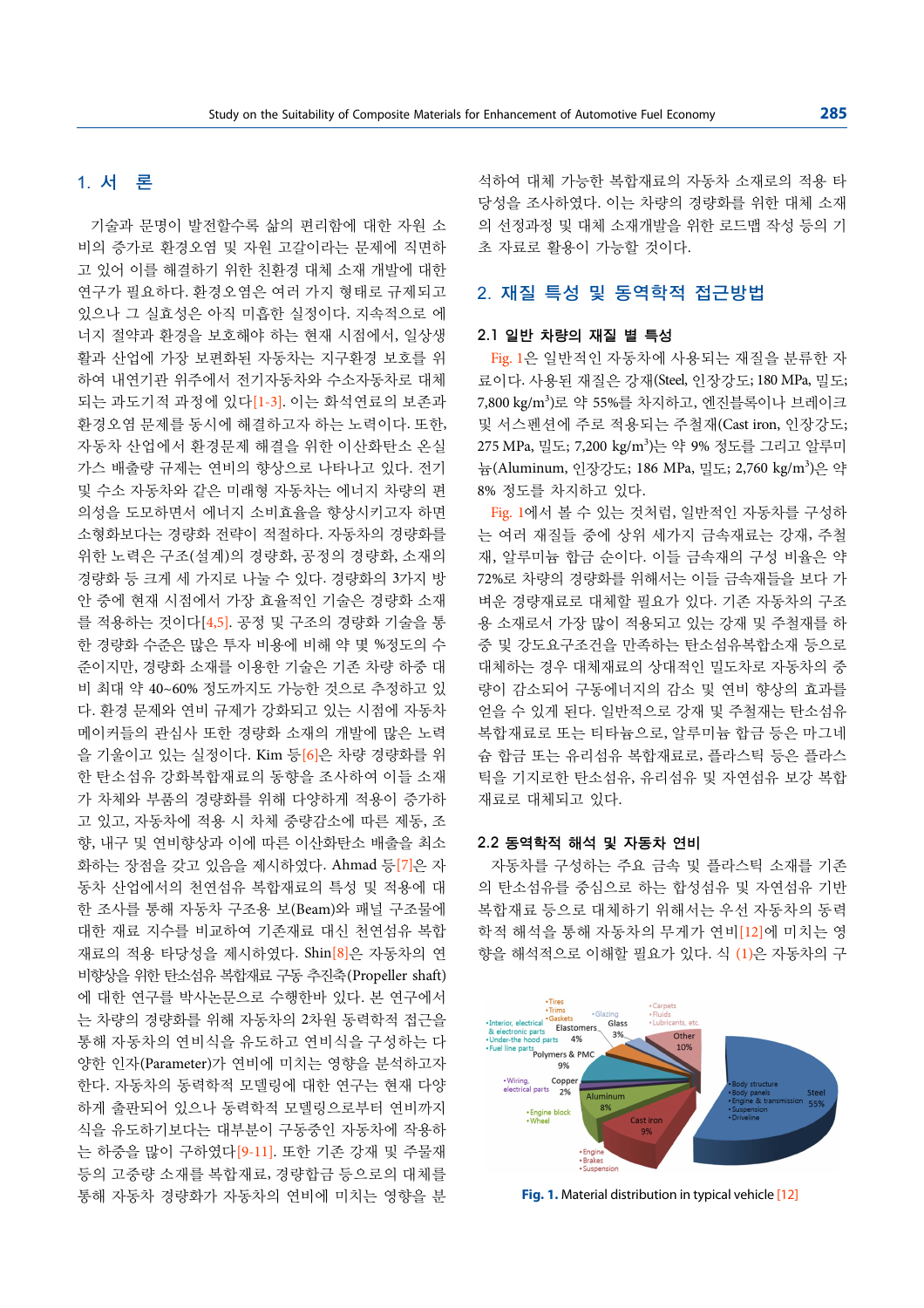

**Fig. 2.** Dynamic analysis of vehicle

동에너지(Driving energy) 식으로, Fig. 2에 제시된 x방향으 로 직선 주행중인 차량의 x 및 z방향 동역학적 힘의 평형 식, 무게중심(CG)에 대한 모멘트 평형식과 타이어-도로면 과의 구름저항력 (Rolling resistance) 및 수직 항력 등을 구 하고 주어진 자동차 속도를 이용하여 얻어진 구동 동력(P<sub>t</sub>, Driving power)을 주행시간 t에 대해 적분하여 유도하였다.

$$
E_{t} = \int_{t_{1}}^{t_{2}} P_{t} dt = \int_{t_{1}}^{t_{2}} F_{t} V dt = \int_{t_{1}}^{t_{2}} [MV(a + g\sin\theta)] dt +
$$
  
+ 
$$
\int_{t_{1}}^{t_{2}} \left[ (C_{rF} F_{zF} + C_{rR} F_{zR}) V + \frac{1}{2} \rho C_{d} V A (V \pm V_{w})^{2} \right] dt
$$
 (1)

여기서 구름저항계수 Cr은 자동차 속도 V의 함수로서 다 음 경험식으로 주어진다[13].

$$
C_r = 0.01(1 + V/160), V \ge 0 \text{ in km/h}
$$
 (2)

식 (1)과 Fig. 2에서 상첨자 F, V, M, A는 각각 힘, 자동차의 속도, 총질량(자동차 공차중량 m, 탑승자 무게 m,, 연료무 게 m<sub>p</sub> 짐무게 m<sub>b</sub>의 합) 및 x방향 투영 단면적을 의미한 다. 또한 a, ρ, g, θ, p, q는 자동차의 가속도, 공기의 밀도, 중 력가속도, 도로 경사각, 구동방식 (전/후륜구동(p = 1, q = 0/ p = 0, q = 1), 사륜구동(p = q = 1))에 따라 달라지는 계수이 다. 하첨자 t, rF, zF, rR, zR, d, w는 각각 총합, 앞바퀴 구름저 항, 앞 바퀴 수직방향, 뒷바퀴 구름저항, 뒷바퀴 수직방향, 공기저항(Drag) 및 바람 (Wind)을 의미한다. 자동차의 주행 효율은 보통 연비(Fuel economy, FE= km/liter(KPL))로 주행 거리(km)를 소요된 연료의 부피(liter)로 나눈 값으로 표시 된다. 연료가 갖고 있는 단위 체적당 에너지 밀도(Volumetric energy density, ρ<sub>ed</sub> (MJ/liter))와 식 (1)을 사용하여 연비는 다 음 식 (3)과 같이 만들어 진다.

$$
FE(KPL)=S/((E_t/\rho_{ed}\cdot\eta_{TTW})=(S\cdot\rho_{ed}\cdot\eta_{TTW})/E_t)
$$
 (3)

여기서 주행거리(km) S는 자동차의 속도 V(t)를 시간 t에 대 해 적분하여 얻어지며 n<sub>TTW</sub>는 자동차의 연료 통(Tank)에서 바퀴(Wheel)까지의 자동차 효율(Tank-to-wheel energy efficiency, η $_{\rm TTW}$  = E<sub>t</sub>/E<sub>T</sub>)이며, E<sub>T</sub>는 연료통에 주입된 연료에



**Fig. 3.** Velocity of vehicle for FE measurement (EPA[14], USA)

저장되어 주행 중에 모두 사용된 총 에너지(KJ)이다. 즉 E<sub>T</sub> 와 식 (1)의 구동에너지 E<sub>t</sub>의 차이가 자동차에서 마찰열, 소 음, 진동 및 조명, 냉동조화장치, 전자장치 사용 등으로 소 실된 에너지가 된다. 실제 자동차의 복합연비(Composite fuel economy, CFE[14]) 측정에 적용되는 자동차의 실주행속도 는 Fig. 3과 같이 고속도로 및 도심 주행모드를 사용한다. 식  $(3)$ 은 연료의 단위체적당 에너지밀도  $\rho_{\text{ed}}$ , 주행거리 S 에너지효율 η<sub>TTW</sub>에 비례하고 구동에너지 Ε<sub>ι</sub>에 반비례함에

**Table 1.** Numerical data for parameter analysis<sup>[15]</sup>

| Parameter        | Data                                    | Remarks                              |  |  |
|------------------|-----------------------------------------|--------------------------------------|--|--|
| $C_r$            | 0.01625                                 | Rolling resistance of tire-asphalt @ |  |  |
|                  |                                         | $V = 100 \text{ km/h} [13]$          |  |  |
| $C_d$            | 0.25                                    | Drag coefficient of vehicle          |  |  |
| $\overline{A}$   | $2.19 \text{ m}^2$                      | Projected front area of vehicle      |  |  |
| V                | $100 \text{ km/h}$                      | Velocity of vehicle                  |  |  |
|                  | $60 \text{ km/h}$                       | (high speed, low speed)              |  |  |
| m                | 1,235 kg                                | Standard curb weight of vehicle,     |  |  |
|                  |                                         | K3 car $[15]$                        |  |  |
| $m_p$            | 70 kg                                   | Weight of driver                     |  |  |
| S                | $1,000 \; \mathrm{m}$                   | Driving distance                     |  |  |
| $\boldsymbol{t}$ | $\Delta t$ (sec)                        | Driving time                         |  |  |
| ρ                | $1.1839$ kg/m <sup>3</sup>              | Density of air at 25°C               |  |  |
| $\rho_{ed}$      | 34.2 MJ/l                               | Volumetric energy density            |  |  |
|                  | 38.6 MJ/l                               | for Gasoline and Diesel [16]         |  |  |
| g                | 9.81 m/s <sup>2</sup>                   | Earth gravity                        |  |  |
| $V_W$            |                                         | Wind velocity                        |  |  |
|                  | $-1$ m/s                                | +(backwind), -(upwind)               |  |  |
| $\theta$         | 0 <sub>deg</sub>                        | Angle of inclination of road         |  |  |
| $P_t$            | <b>KW</b>                               | Driving power                        |  |  |
| $E_{t}$          | KJ                                      | Driving energy                       |  |  |
| $\eta_{TTW}$     | $0.28[2]$ Gasoline<br>$0.352[2]$ Diesel | Tank-to-wheel energy efficiency      |  |  |
| $L_{\rm RF}$     | 2,700 mm                                | Vehicle wheelbase $(K3)$ [15]        |  |  |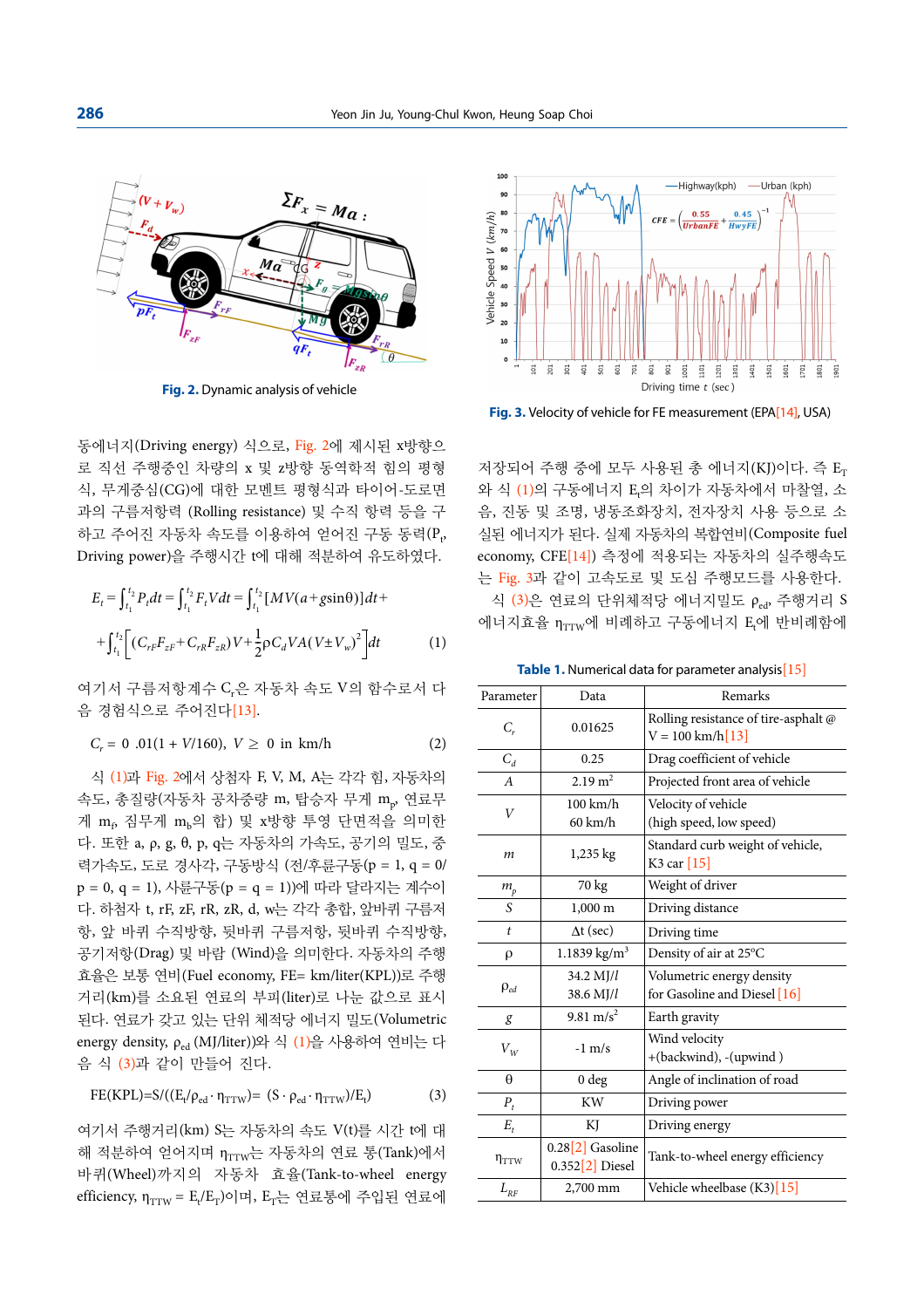따라 구동에너지를 감소시키면 연비는 향상되게 되므로, 이는 차량의 무게 경량화를 통해 연비의 향상이 가능하다 는 것을 이론적으로 보여준다. 이를 검토하기 위해 기아자 동차의 K3 1.6 모델의 온라인 데이터[15] 및 기타 주행환경 조건을 Table 1에 반영하여 이를 기준조건으로 하는 자동 차의 경량화와 연비 관계를 분석하고자 한다.

## 3. 결과분석

#### 3.1 동역학적 접근에 따른 연비 분석

식 (1)은 차량의 동역학적 해석방법으로 유도된 구동 에 너지 E<sub>t</sub>를 계산하는 식으로, 이를 통해 구동에너지를 결정 하는 인자들의 연비에 미치는 영향을 확인할 수 있다. 구동 에너지를 감소시키는 것은 차량의 연비를 증가시킨다. Fig. 4는 식 (1)에서 각 인자별로 연비를 향상시키는 방향으로 10%씩 돌아가면서 변화(단, 경사각 θ의 경우 연비를 감소 시키는 상향각 θ = +1°을 부여하고 바람의 속도는 맞바람 크기를 10% 감소시킨 -0.9 m/s를 부여)를 준다. 이때 나머 지 인자들은 Table 1의 값을 유지하는 경우로서 연비 증가 율의 변화를 기준연비(Standard FE, SFE) 기준으로 상대값 으로 나타낸 것이다. 여기서, C, C<sub>d</sub>, V,,는 각각 구름저항계 수, 항력계수, 바람속도(-: 맞바람, +: 순방향)을 의미한다. 또한 100 km/h 속도로 주행시 얻어진 가솔린(디젤) 자동차 의 기준연비는 21.74(24.54)km/liter이다. 자동차의 공차 중 량 m = 1,235 kg이고 운전자 1명의 무게는 70 kg으로 가정 하였다.

Fig. 4는 그 결과 값으로 이들 변수 인자들 중에 연비에 가 장 큰 영향력이 있는 것은 속도(100 km/h에서 90 km/h로 10%감속시 연비 24.98% 증가), 바람속도(역방향 -1 m/sec에 서 -0.9 m/sec로 감속 시 연비 8.34% 향상), 공기의 밀도 (1.1839 kg/m3 서 1.06551 kg/m3 로 10% 감소 시 6.43% 향상), 자동차의 투영 단면적(2.19 m<sup>2</sup>에서 10% 감소한 1.971 m<sup>2</sup>로 감소 시 6.43% 향상), 공차중량(1,235 kg에서 1111.5 kg으로



**Fig. 4.** Improvement of fuel efficiency ratio according to material change (vehicle velocity at standard data : 100 km/h)



**Fig. 5.** Improvement of fuel efficiency ratio according to material change (vehicle velocity at standard data : 60 km/h)

10% 경량화시 연비 3.89% 향상, 운전사 70 kg), 구름저항계 수(0.01625에서 0.01463으로 10% 감소시 연비 4.12% 향상) 로 나타났다. 이들 중에 바람의 영향은 자연현상에, 속도는 엔진성능과 운전자의 운전습관에, 공기밀도와 투영 단면적 및 항력계수는 공기역학적 하중으로, 그리고 구름저항은 타이어 효율에 지배적인 인자이다. 또한 도로 경사각은 (0° 에서 1°로 증가시킨 경우 연비는 100% 기준연비에서 가장 큰 감소폭인 32.69%나 감소하였다. 한편 자동차 공차중량 을 10% 경량화 할 때 연비효과가 작은 것은 고속으로 운행 시 공기역학적 하중이 부하로 크게 작용하기 때문으로 60 km/h 저속으로 주행 시 이들 부하가 크게 감소하여 연 비증가 효과가 공기밀도와 항력계수의 연비감소 효과보다 높아짐을 Fig. 5에서 확인할 수 있다.

Fig. 5에서의 기준연비 대비 각 인자의 변화에 따라 얻어 진 연비증가율(%)은 Table 1에서 V와 C<sub>r</sub>이 각각 60 km/h와 식 (2)에서 얻어진 0.01375로 대체된 것 이외에 Fig. 4와 동 일한 방법이 적용되었다.

저속 주행속도인 60 km/h에서의 가솔린(디젤)자동차의 기준연비는 37.47(42.29)km/liter가 얻어져서 Fig. 4의 고속 에서의 기준연비보다 월등히 높은 연비를 보여주고 있다. 인터넷에서 검색한 2017년식 K3 자동차의 연비는 대략 12.6~18.4 km/liter이다. 동력학적 이론 연비식 인 식 (3)에 등 속운동으로 구한 연비는 Fig. 3의 고속도로 주행연비와 도 심주행 연비를 사용하여 구한 절대 복합연비 값과는 차이 가 있지만 본 연구에서 수행한 인자 별 연비증가율과 같이 상대적인 연비증가율 영향을 보는 경우에는 영향이 적다 고 판단된다. 또한 자동차의 경량화를 위해 자동차의 구성 재료별 경량소재로 교체하는 경우에도 교체전후의 연비를 비교하는 경우이므로 이경우에도 이론적 동역학 모델을 사 용하는 것에 대한 오차는 절대연비를 구하여 비교하는 것 이 아니기 때문에 타당성이 있다고 판단된다. 한편 연료를 가솔린에서 디젤로 교체하는 경우 엔진 및 동력전달 장치 의 차이가 있어 자동차의 무게가 달라져서 자동차 연비증 가율이 달라지게 되는데 본 연구에서는 기존 자동차의 무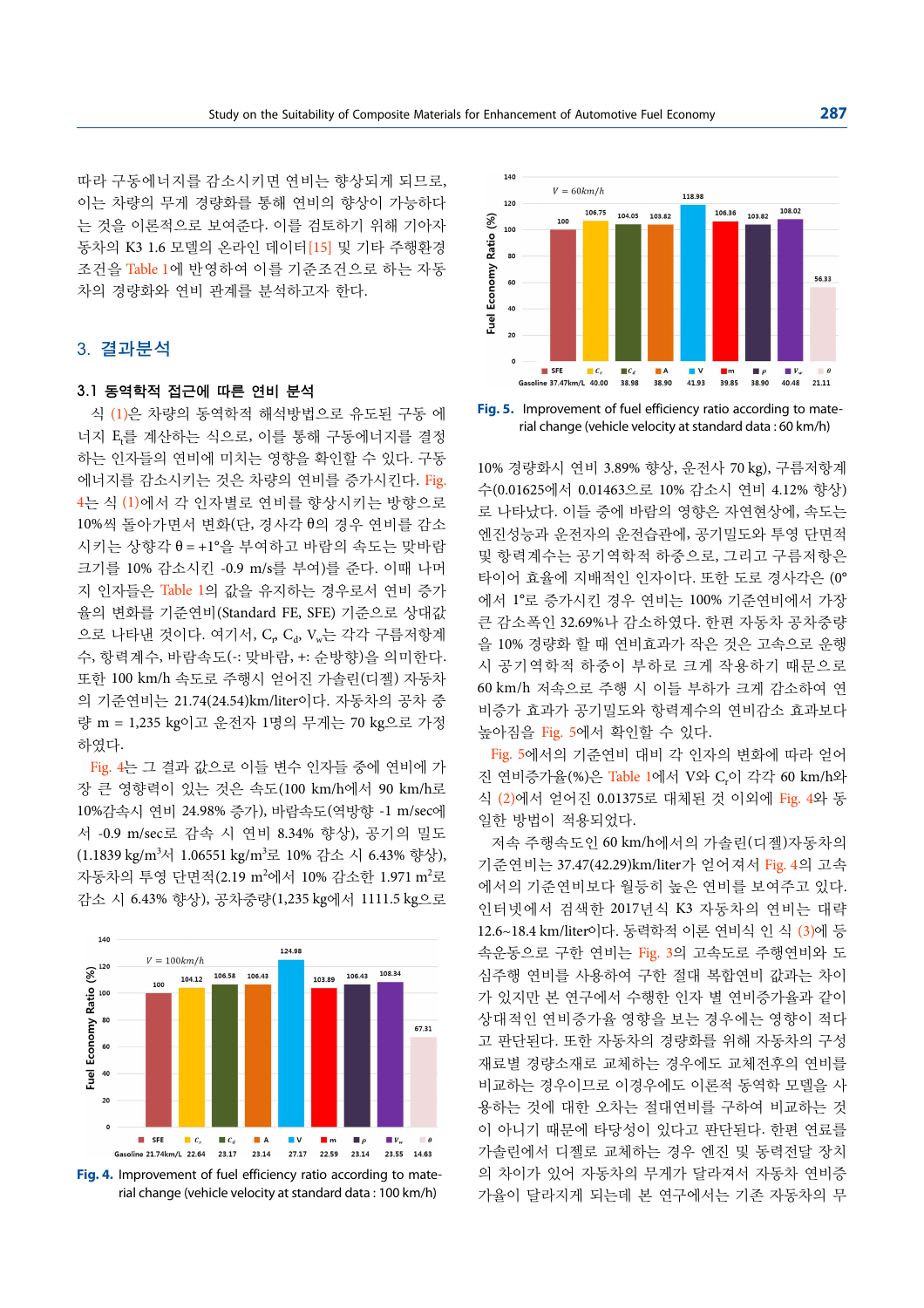게는 변경이 없다고 가정하고 단지 연료의 에너지 밀도(ρ.,, MJ/liter)의 차이만 식 (3)에 반영하면 V = 10 km/h와 V = 60 km/h 주행하는 경우 얻어지는 절대 기준연비 값은 각각 24.54 km/liter와 42.29 km/liter으로 연비가 가솔린보다 높게 얻어졌다. 또한 디젤연료의 경우 식 (3)을 구성하는 각

**Table 2.** Materials for automotive use and their density and yield strength

| Materials for automotive use                                | Density<br>$(g/cm^3)$ | Yield strength<br>(MPa) |
|-------------------------------------------------------------|-----------------------|-------------------------|
| 10 Mild steel:Grade 4[18]                                   | 7.80                  | 180                     |
| Cast-iron: $Class40[17,18]$<br>(2)                          | 7.15                  | 275 (Tensile)           |
| High Strength Steel(HSS)[5]<br>(3)                          | 7.90                  | 600                     |
| Advanced High Strength Steel<br>(AHSS)[5]                   | 7.90                  | 1,000                   |
| 5 Cast Mg: AZ91[18]                                         | 1.81                  | 160                     |
| Wrought Mg: AZ80T5[18]<br>(6)                               | 1.80                  | 275                     |
| Cast Al: A356-76[18]<br>(7)                                 | 2.76                  | 186                     |
| Wrought Al:6601-T6[18]<br>(8)                               | 2.70                  | 275                     |
| Thermoplastic:PEEK[19]<br>(9)                               | 1.30                  | 95                      |
| 10 Thermoplastic PMC: PA66<br>30% w/w GFPP[5]               | 1.38                  | 120                     |
| (11) CFRP: Structural (58% uni-axial,<br>Liquid Mold $[18]$ | 1.5                   | 1,050                   |
| Giga steel (POSCO)[20]<br>(12)                              | 7.80                  | 1,200                   |
| $\textcircled{13}$ Titanium: $(6-A14-V)$ [5]                | 4.5                   | 1,000                   |

인자 별 영향을 보기 위해 가솔린 사용 자동차에 적용하여 얻어진 방법을 적용하여도 Fig. 4와 5와 똑같은 연비증가율 이 얻어진다.

## 3.2 재료지수를 적용한 자동차 연비향상

Table 2는 Fig. 1의 일반적인 자동차를 구성하는 주요 구 조 소재로서 대표적인 소재의 밀도 및 항복강도(Yield strength)(항복없이 파단되는 경우 인장강도(Tensile strength)) 를 제시한 것이다. Table 3은 기존 인장 하중을 받는 구조물 을 강도설계(Strength based design)를 기반으로 하여 선정 적용한 구조재료를 경량화를 하기 위해 다른 재료로 대체 하는 경우 얻어질 수 있는 무게 절감량(%)를 구한 것이다. Table 3의 1, 2번째 열에 있는 원형 숫자들은 Table 2에 제시된 자 동차에 적용되는 해당 소재의 이름을 지칭한다.

즉, 본 연구에서 자동차의 경량화를 위해 선택한 구성소 재는 ①,②,⑦,⑧의 4개의 소재이며 이들의 무게는 Fig. 1에 도시된 전체 자동차 무게의 구성비를 사용하여 각각 679.25, 111.15, 98.8 및 98.8 kg으로 그 합은 988 kg이다. Mild steel인 ①은 각각 ③,④,⑥,⑧,⑪,⑫ 및 ⑬번호 소재로 대체될 수 있 다. 각 번호로 대체되는 경우 각 재료의 재료지수인 비강도 의 함수로 표시되는 무게절감비 WSR(%) (Weight saving ratio %)는 다음식[19]과 같이 표현될 수 있다.

$$
WSR(\%) = \frac{m_1 - m_o}{m_o} \times 100 = \left(\frac{\rho_1 / \sigma_{y1}}{\rho_o / \sigma_{yo}} - 1\right) \times 100\tag{4}
$$

여기서 하첨자 'o'은 대체하려는 기존 소재를 의미하고 하

**Table 3.** Material index, specific strength (σ<sub>τ</sub>/ρ) for automotive materials and weight saved %

| Material to be replaced<br>(from left $(1)$ to right $(3)$ ) |                            | Specific strength<br>(for left and right materials) |        | Weight saving ratio,<br>WSR(%) | Weight saved: $\Delta m(kg)$<br>(after replacing 10 wt.%<br>of left to right) |
|--------------------------------------------------------------|----------------------------|-----------------------------------------------------|--------|--------------------------------|-------------------------------------------------------------------------------|
| $\circled{1}$<br>679.25 kg<br>Steel                          | $\circled{3}$              | 23.08                                               | 75.95  | $-69.62%$                      | $-47.29$                                                                      |
|                                                              | $\circled{4}$              | 23.08                                               | 126.58 | $-81.77\%$                     | $-55.54$                                                                      |
|                                                              | $\circled{6}$              | 23.08                                               | 152.78 | $-84.90\%$                     | $-57.67$                                                                      |
|                                                              | $\circledS$                | 23.08                                               | 101.85 | $-77.34%$                      | $-52.54$                                                                      |
|                                                              | $^{\textcircled{\tiny 1}}$ | 23.08                                               | 700.00 | $-96.70\%$                     | $-65.69$                                                                      |
|                                                              | $\circled{1}$              | 23.08                                               | 153.85 | $-85.00\%$                     | $-57.74$                                                                      |
|                                                              | $\circled{1}$              | 23.08                                               | 222.22 | $-89.62%$                      | $-60.87$                                                                      |
| $\circled{2}$<br>111.15 kg<br>Cast iron                      | ④                          | 38.46                                               | 126.58 | $-69.62%$                      | $-7.74$                                                                       |
|                                                              | $\circled{6}$              | 38.46                                               | 152.78 | $-74.83%$                      | $-8.32$                                                                       |
|                                                              | $\circledS$                | 38.46                                               | 101.85 | $-62.24%$                      | $-6.92$                                                                       |
| 7 98.8 kg<br>Cast aluminum                                   | $\circledS$                | 67.39                                               | 88.40  | $-23.76%$                      | $-2.35$                                                                       |
|                                                              | $\circledS$                | 67.39                                               | 73.08  | $-7.78%$                       | $-0.77$                                                                       |
|                                                              | $^{\circledR}$             | 67.39                                               | 86.96  | $-22.50%$                      | $-2.22$                                                                       |
| $(8)$ 98.8 kg<br>Wrought aluminum                            | $\circled{6}$              | 101.85                                              | 152.78 | $-33.33%$                      | $-3.29$                                                                       |